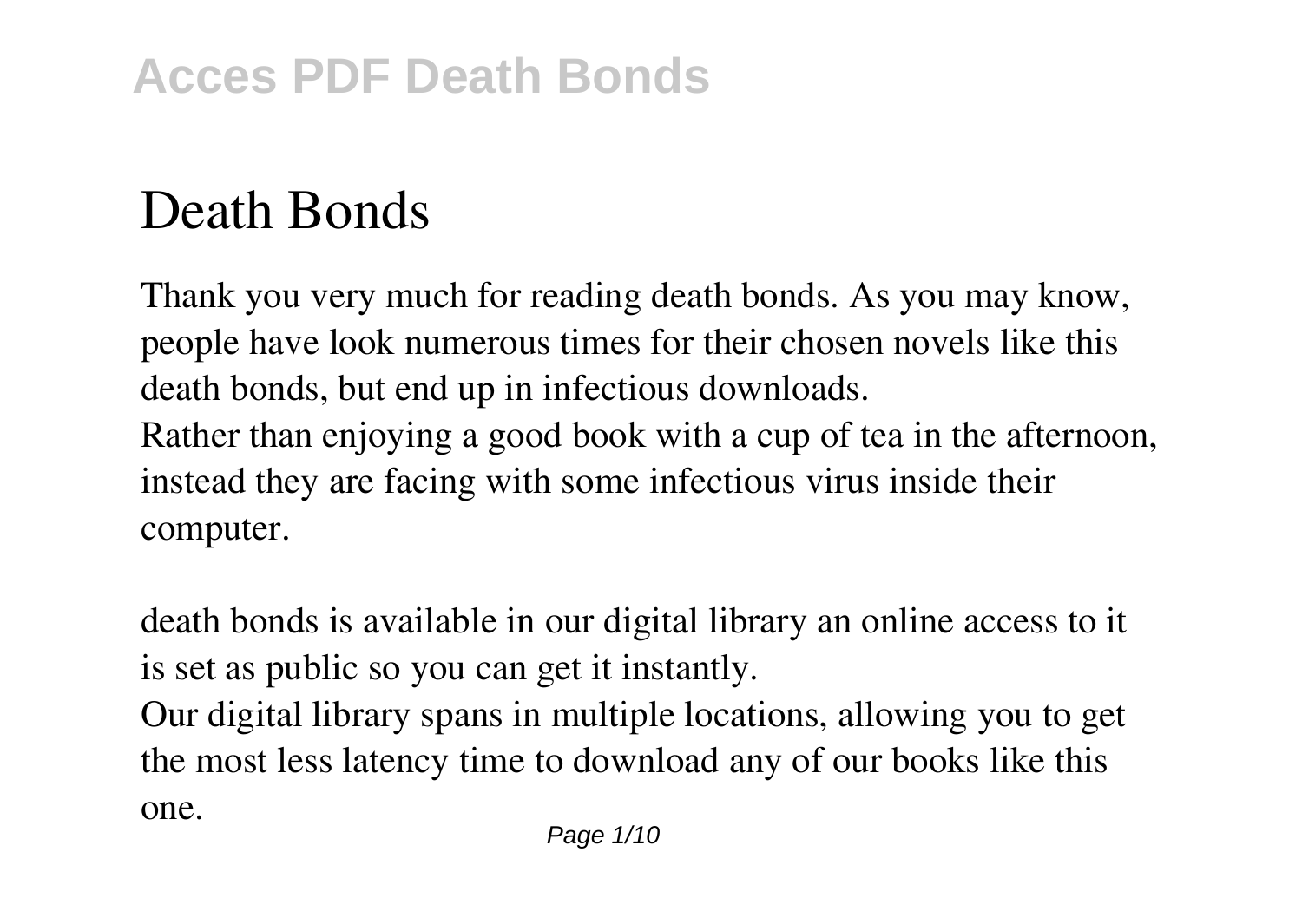Merely said, the death bonds is universally compatible with any devices to read

Death Bonds

Friday<sup>lls</sup> hearing comes on the heels of prosecutors filing court papers this week that offered their most detailed narrative yet for what they say occurred before, during and after the ...

Bail revoked for suspected 55 Freeway shooter in death of 6-yearold boy

Just days after B.J. Taylor, a 17-year-old aspiring Olympic athlete, was shot to death in Houston, the man accused of killing him was freed on bond, according to a report.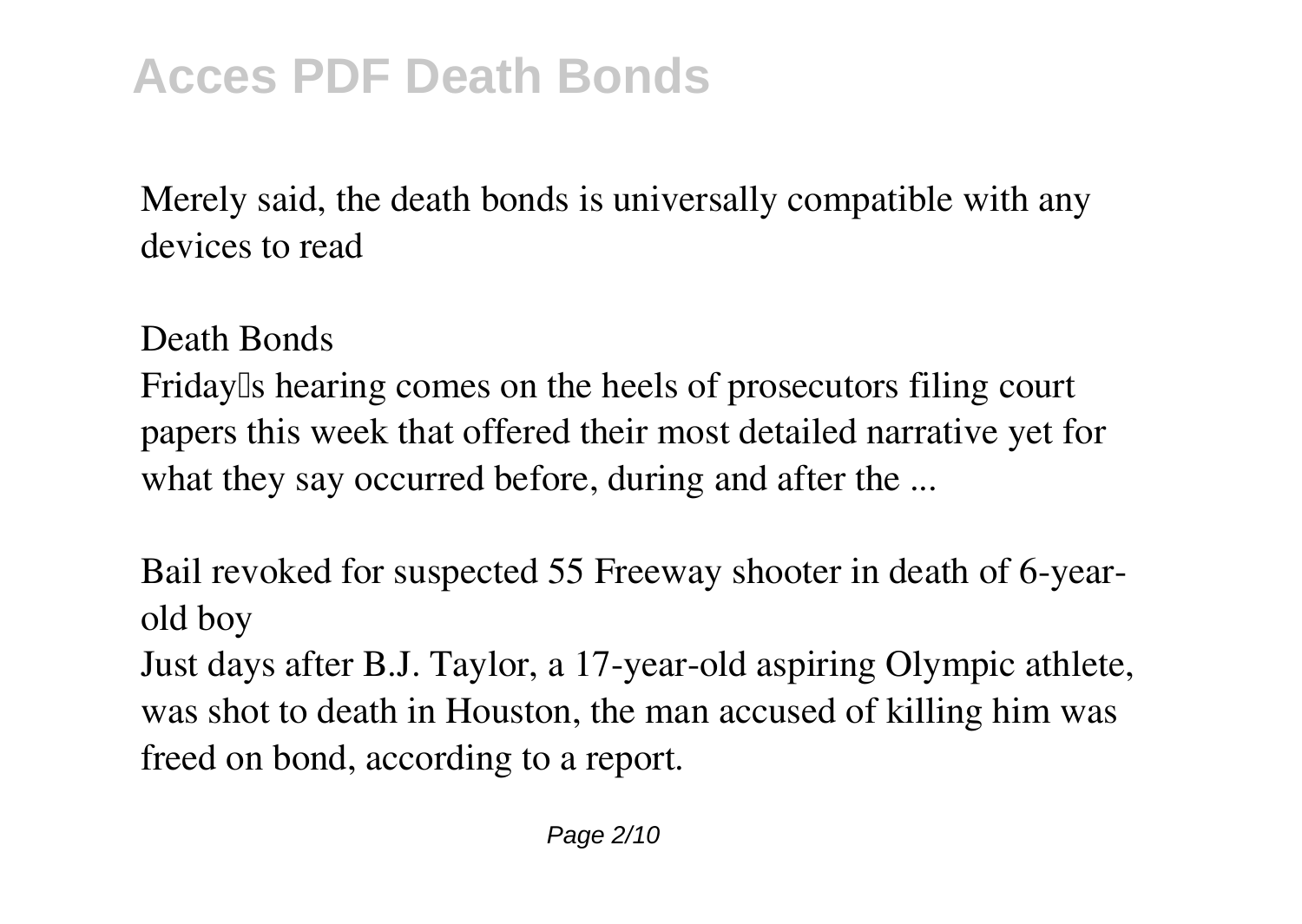## **Acces PDF Death Bonds**

Texas family slams judge after suspect in teen's shooting death freed on bond

A three-month-old baby suffered blunt force trauma to the head, along with injuries to the neck consistent with shaken baby syndrome, according to a probable cause affidavit released Friday.

\$5 million bond set for woman for murder in infant<sup>[1]</sup>s death Authorities believe the woman was on her way to Louisiana before she was arrested in Jasper, where 5-year-old Samuel's body was found.

Bond raised to \$600K for woman charged in 5-year-old's death Wichita Falls Police arrested the parents in connection to their 1-year-old child's death. According to police: WFPD detectives Page 3/10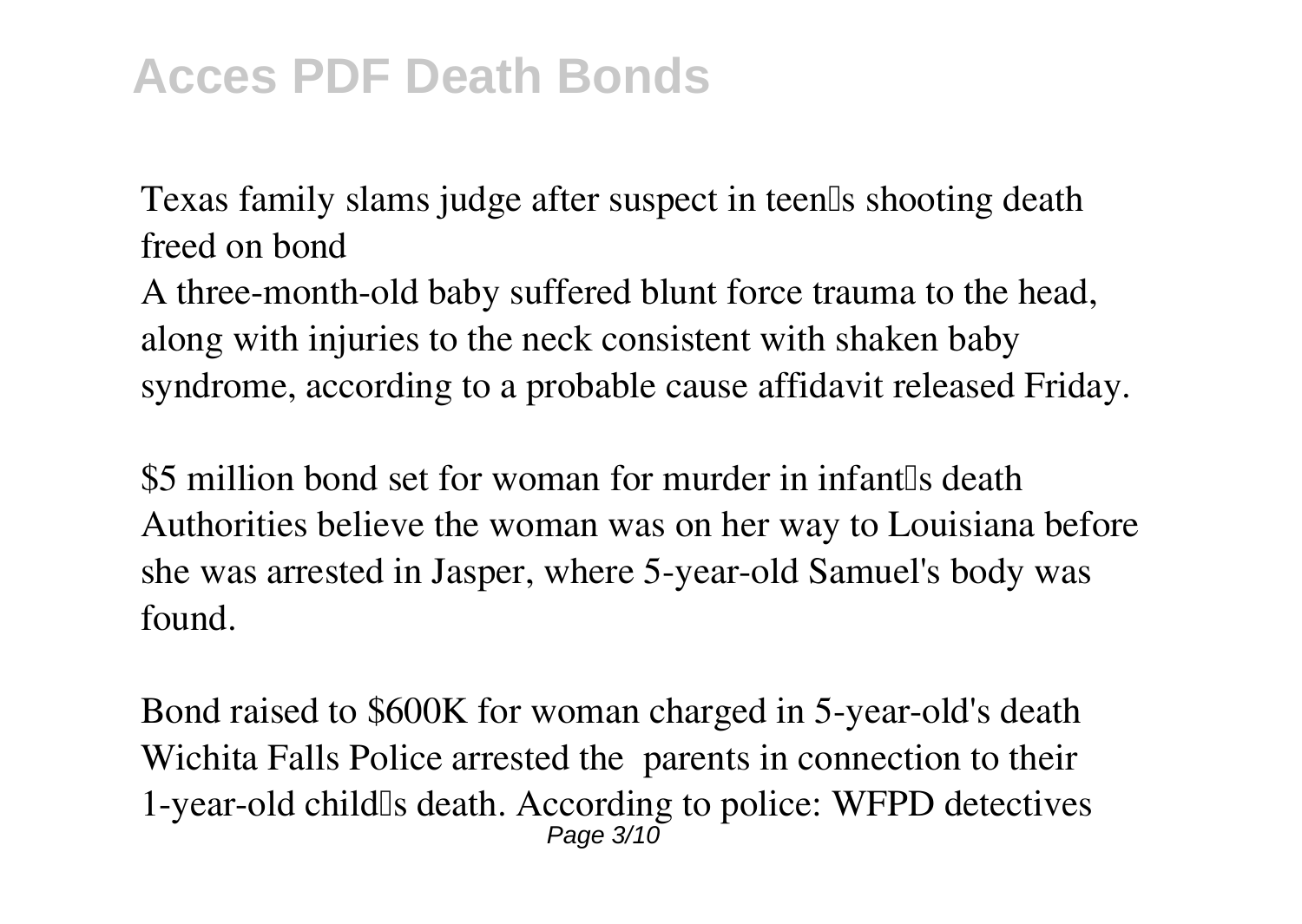## **Acces PDF Death Bonds**

arrested 24-year-old Christian Bishop Torrence and 22-year-old Sage ...

Parents arrested in connection with child<sup>lls</sup> death A Florida man who reported a crime has now become accused of it, according to the Orlando Police Department. The second episode of Marvel's Loki miniseries turns out to be no less ambitious than the ...

Outbursts during bond hearing from man charged in hit-and-run death of Greenville teacher WFPD detectives obtained arrest warrants and arrested the parents on Friday, July 18. The parents, Christian Bishop-Torrence and Sage Wright, are being charged with injury to a child, elderly or ...  $P$ age  $4/10$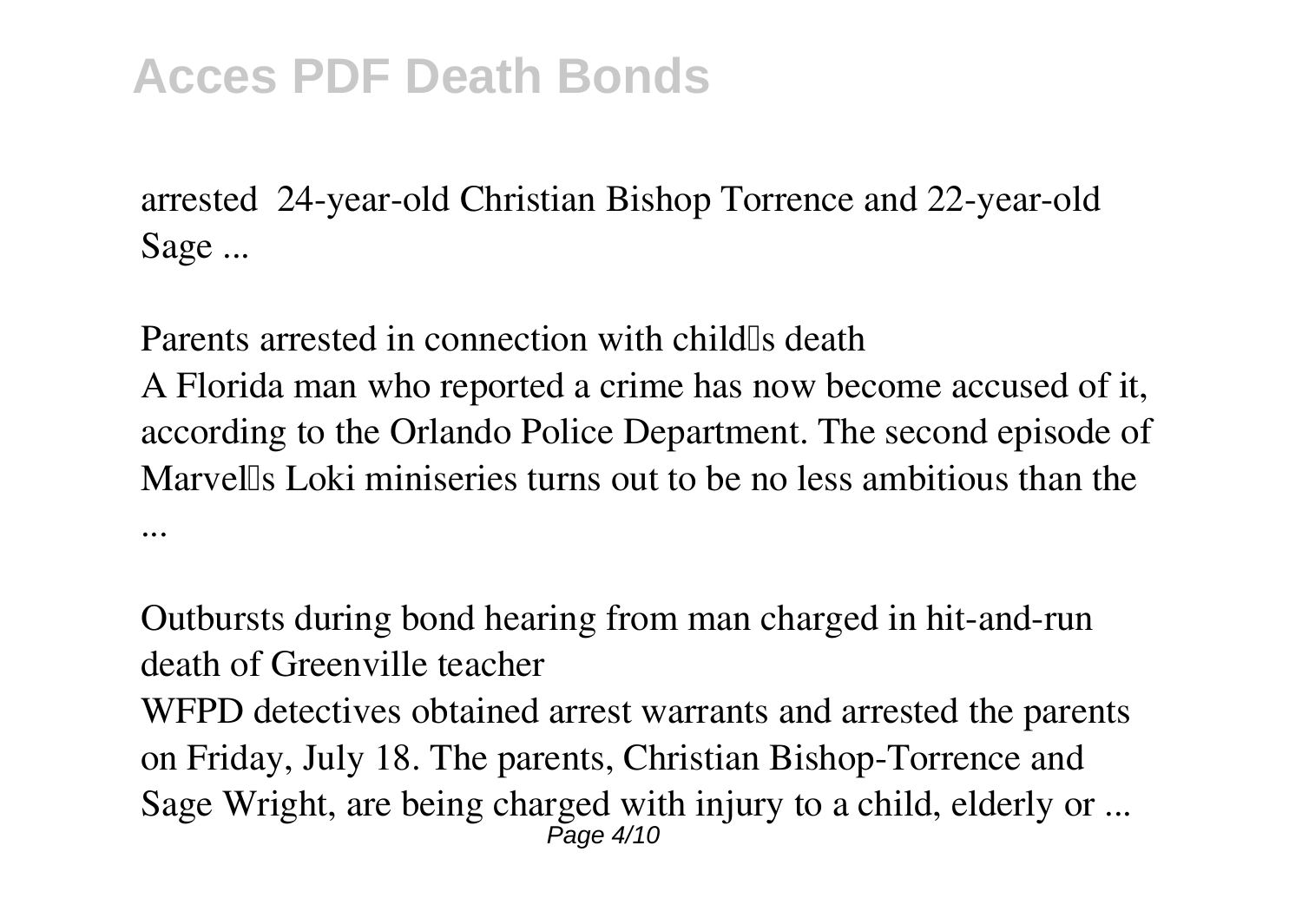WFPD arrests parents after death of one-year-old A \$1 million bond was set for a man accused of dragging another man by a truck and then burning the vehicle in Liberty County, according to the Sherifflls Office.

Suspect, his mother, charged in dragging death of man in Liberty County

Ian Rayas, the second suspect arrested in connection with the February murder of an 18-year-old Fort Collins woman, has taken a plea agreement with the 8th Judicial District Attorney and will be ...

Second man arrested in death of 18-year-old Fort Collins woman takes plea agreement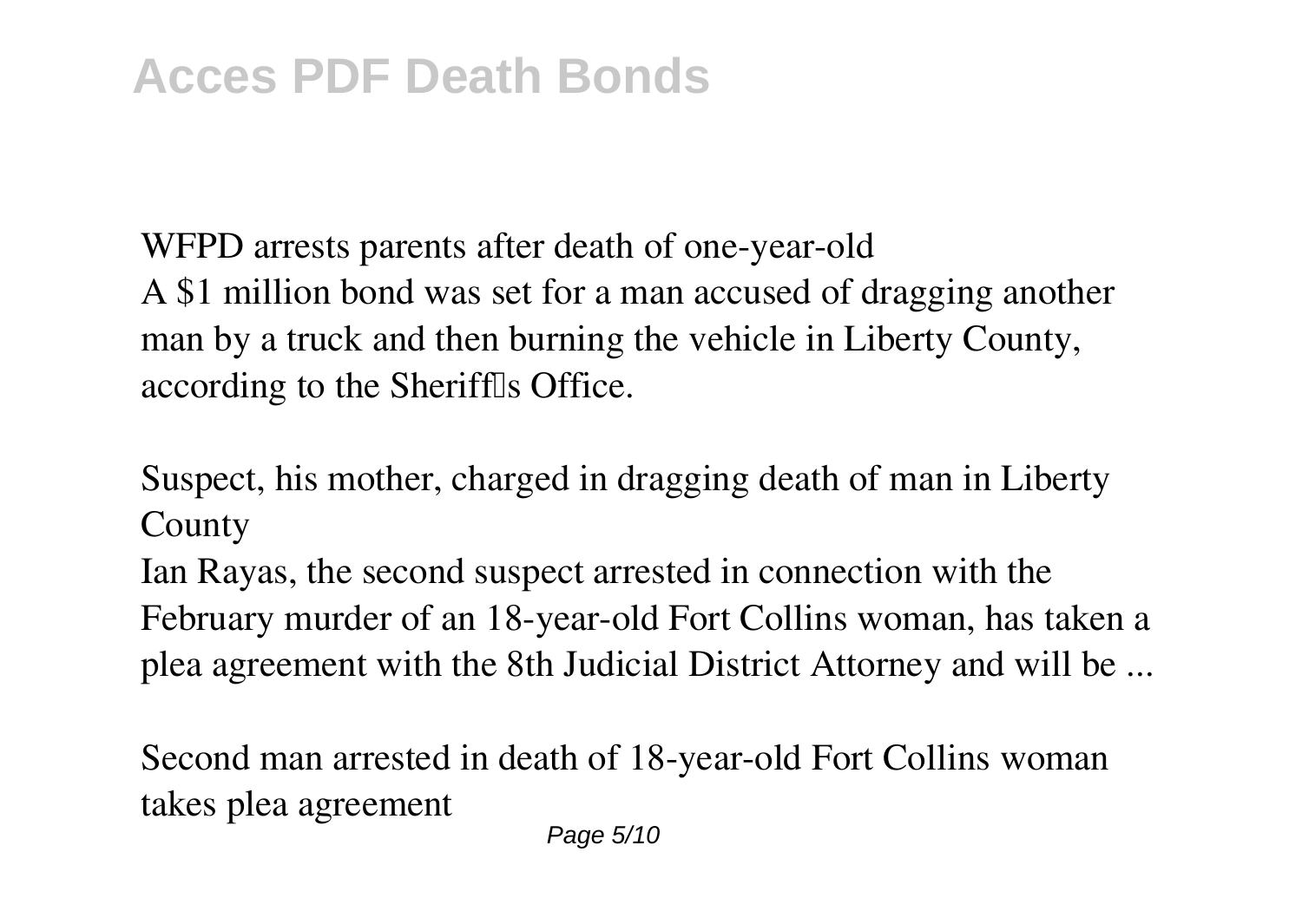An Indianapolis woman charged with neglect for the death of her 3-month-old daughter is back behind bars following a second tragedy. With single digit temperatures in March 2019, ...

Indy woman charged with neglect for the death of her 3-month-old daughter is back behind bars following a second tragedy Though he said he is innocent, the man charged in the hit-and-run death of a school teacher at a crossing of the Swamp Rabbit Trail was denied bond.

Bond denied for man charged in hit-and-run death of teacher on Swamp Rabbit Trail A coroner has changed the death certificate of a mentally ill Black man who died in a South Carolina jail earlier this year to say he Page 6/10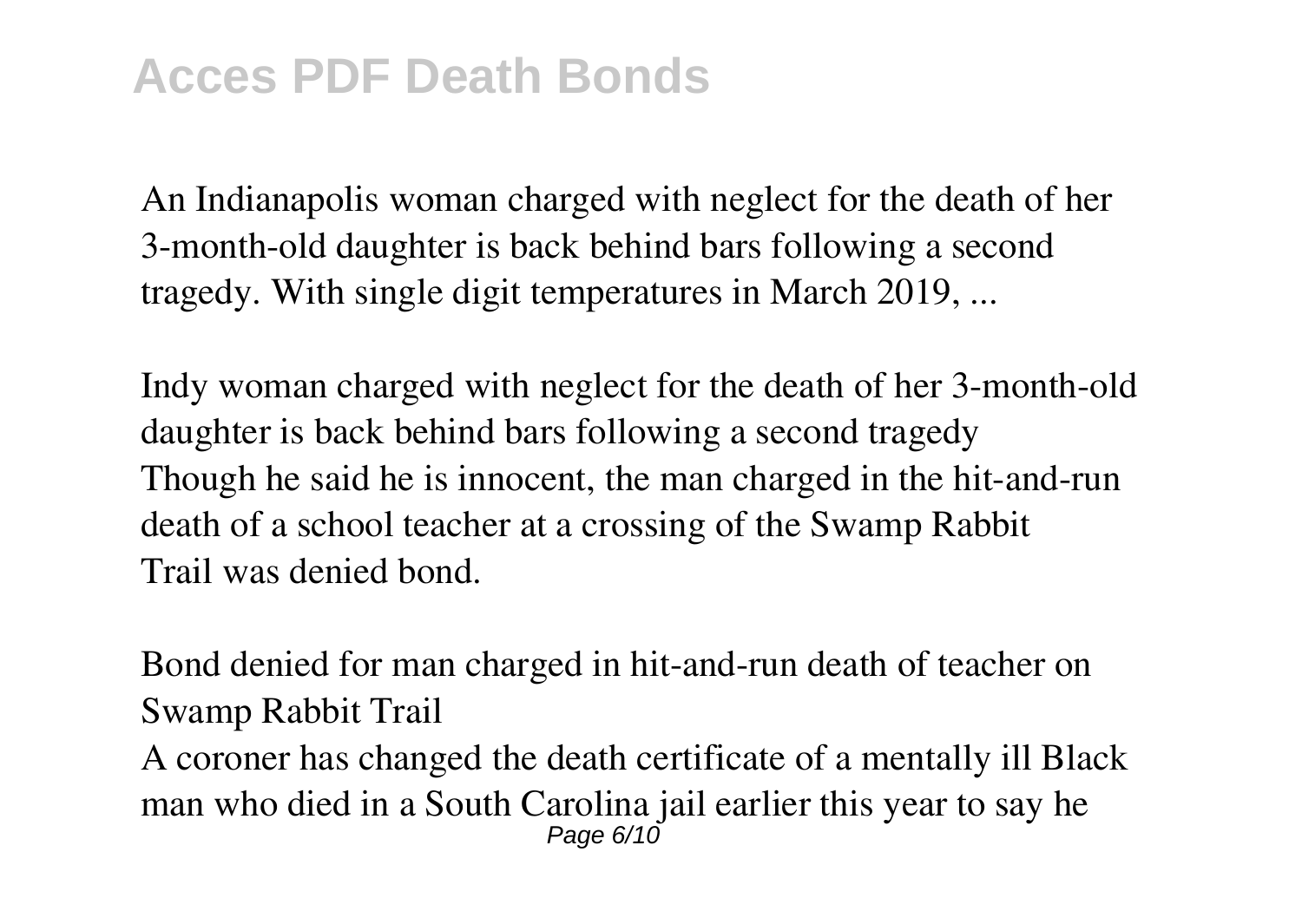## **Acces PDF Death Bonds**

died by homicide.

Coroner: Jail Death of Black Man Changed to a Homicide Prosecutors have charged the owner of a gun found in a Topeka home by toddlers, who accidentally shot a 13-year-old girl with it. Shawnee County District Attorney Mike Kagay filed charges of ...

Charges filed in accidental shooting death of 13-year-old A Kansas City man was charged Monday with killing the mother of their children during an argument. Christopher Sears, 33, was also charged with armed cri ...

Kansas City man charged in death of mother of his children Authorities have charged a northern Indiana man with murder in the Page 7/10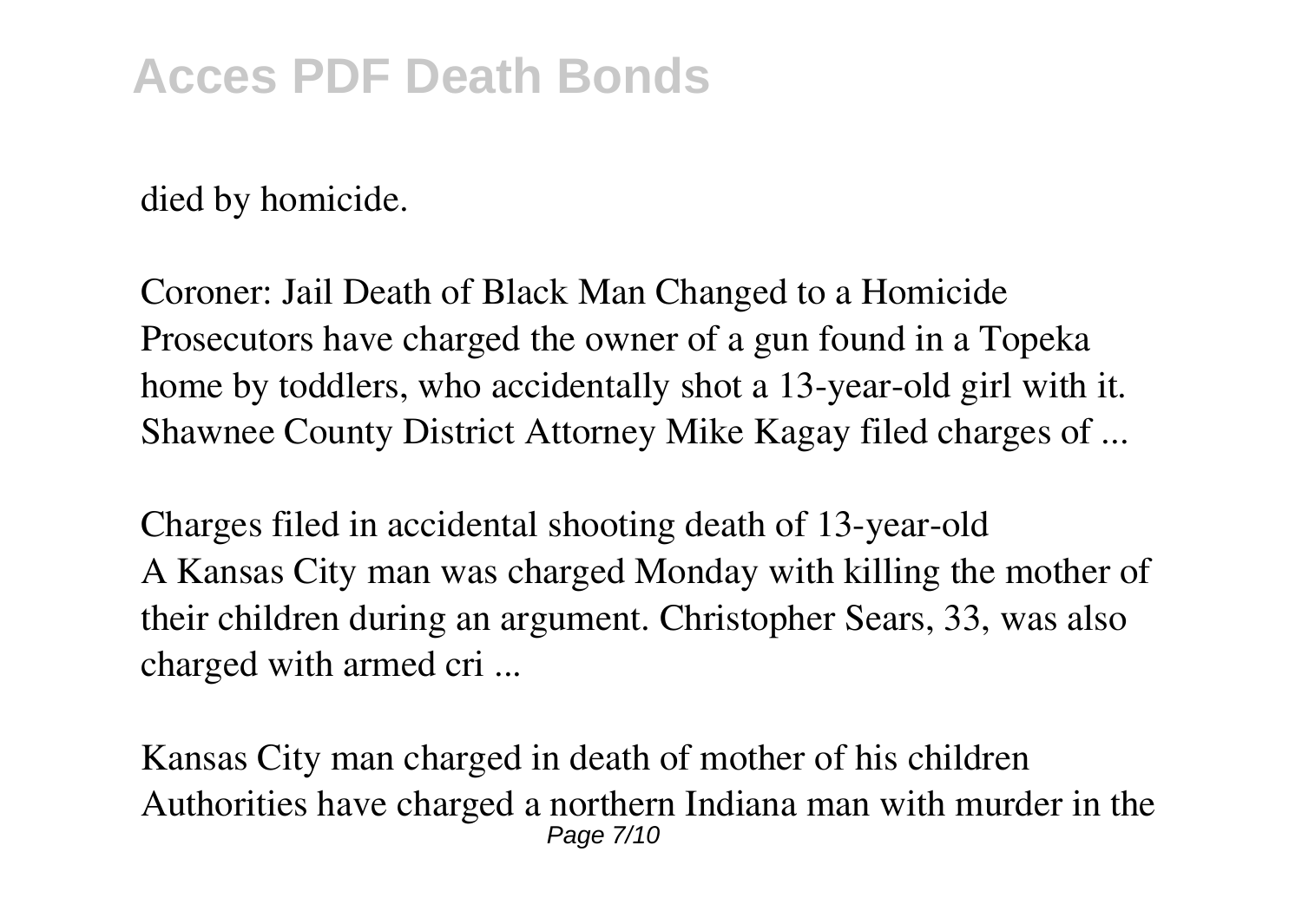death of a 4-year-old boy who died at a hospital after being beaten unconscious ...

Elkhart man charged with murder in beating death of boy, 4, A manslaughter case against a Pulaski County man charged with the death of a sheriffls deputy in a head-on traffic collision advanced Thursday to circuit court. Michael Dominic Morris, 26, waived a ...

Manslaughter charge advances in traffic death of Pulaski County sheriff's deputy

Authorities have arrested a man in the death of a 13-year-old West Texas girl who was reported missing more than a decade ago, a police spokesman said. Texas Rangers arrested Shawn Casey Adkins on ...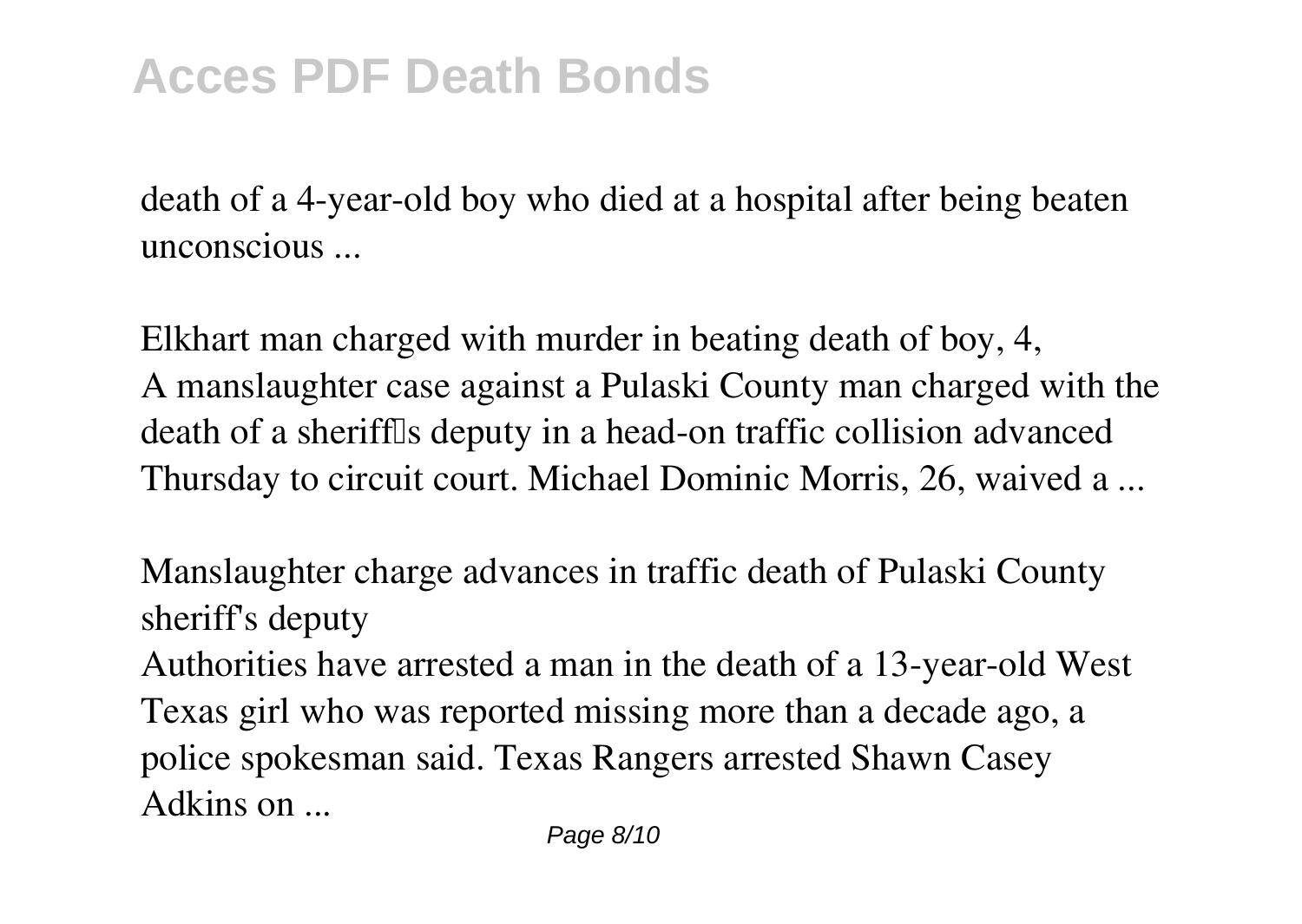Suspect arrested on murder charge in death of Texas teen Brian Shaw, who faces murder and manslaughter charges in the death of Kevin Weiss, will argue that he was acting in defense of himself and others, according to his attorney.

Man set to face jury in Gary-New Duluth shooting death of childhood friend

A Waco teenager has been charged with manslaughter in the shooting death of University High School quarterback Tydreun Felder, a death Waco police say was likely accidental.

Teen charged with manslaughter in UHS quarterback's shooting death